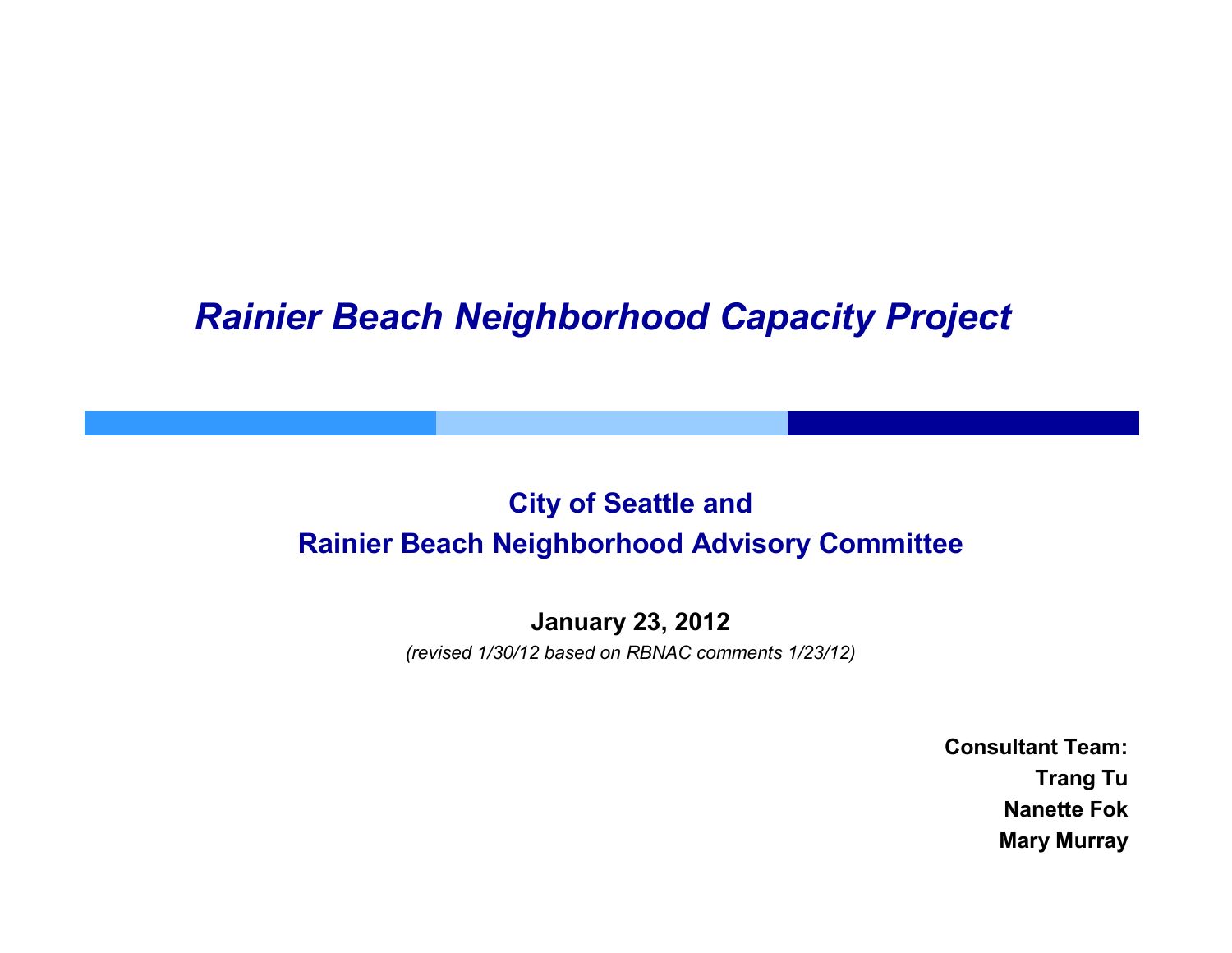# **Outline**

- **1.Welcome & Intro**
- **2.Learning Updates (15 mins)**
- **3.Building a Foundation (25 mins)**
- **4.Strategies for Moving Forward (45 mins)**
- **5.Project Next Steps (10 mins)**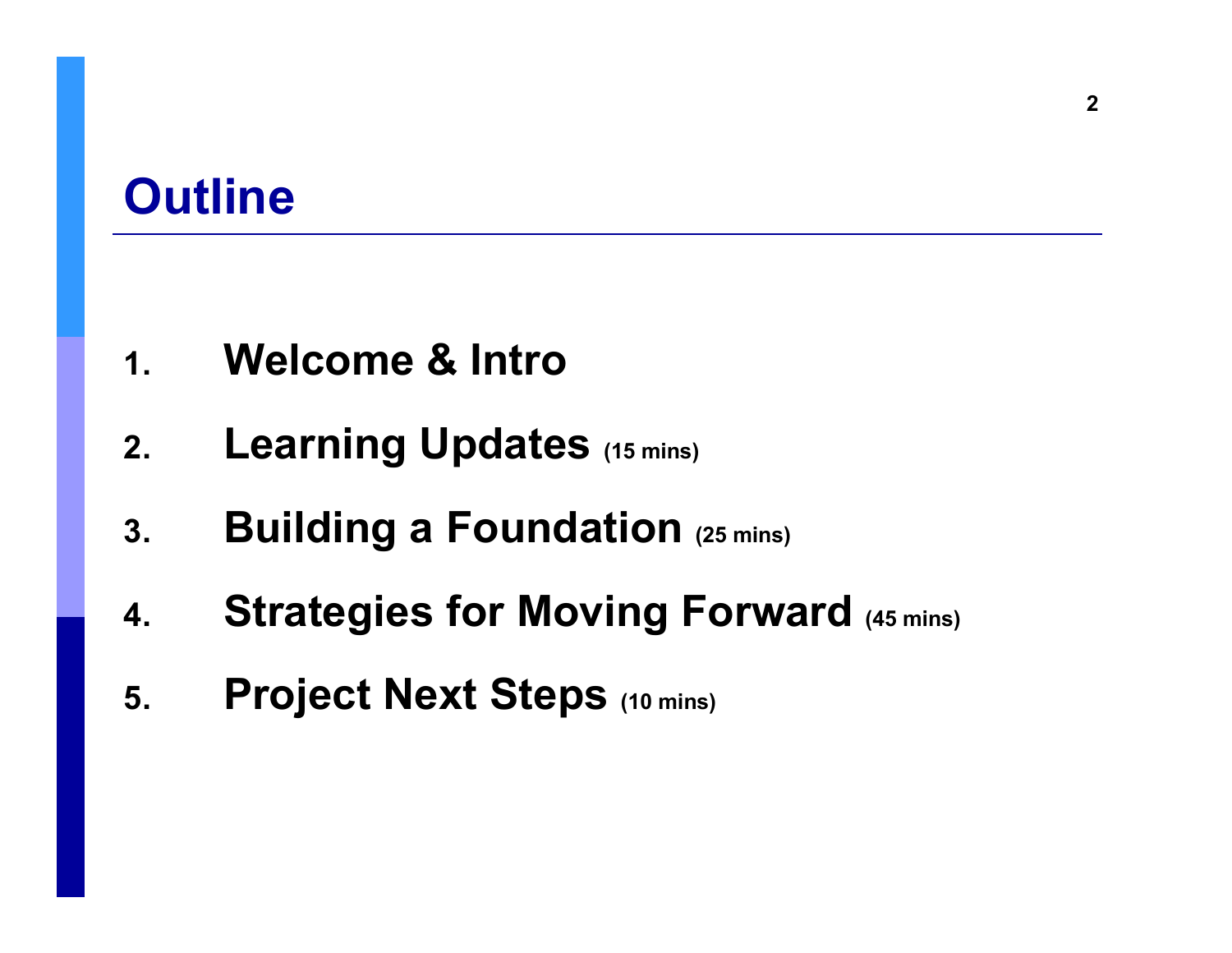## **1. Where We Left Off**

### **December meeting**

- ❖ Shared what we learned about Rainier Beach
- ❖ Identified strengths and areas to strengthen
- Shared research about collaboration and what makes it work
- Provided a matrix of collaboration ingredients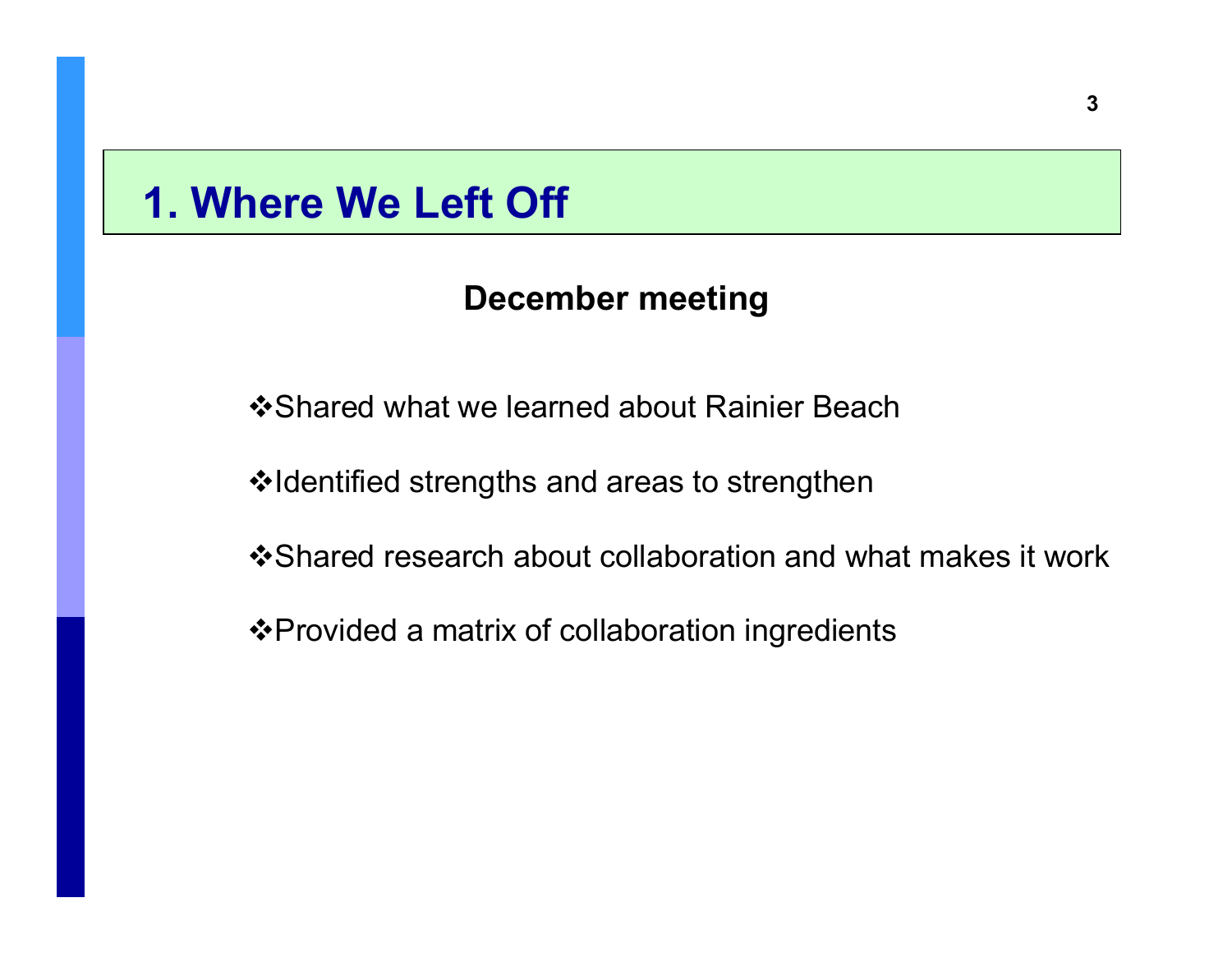### **1. Today's Goals**

- **1. UPDATE** on learning and work since last meeting
- **2. BUILD a FOUNDATION** to move forward
- **3. CRAFT STRATEGIES** to move forward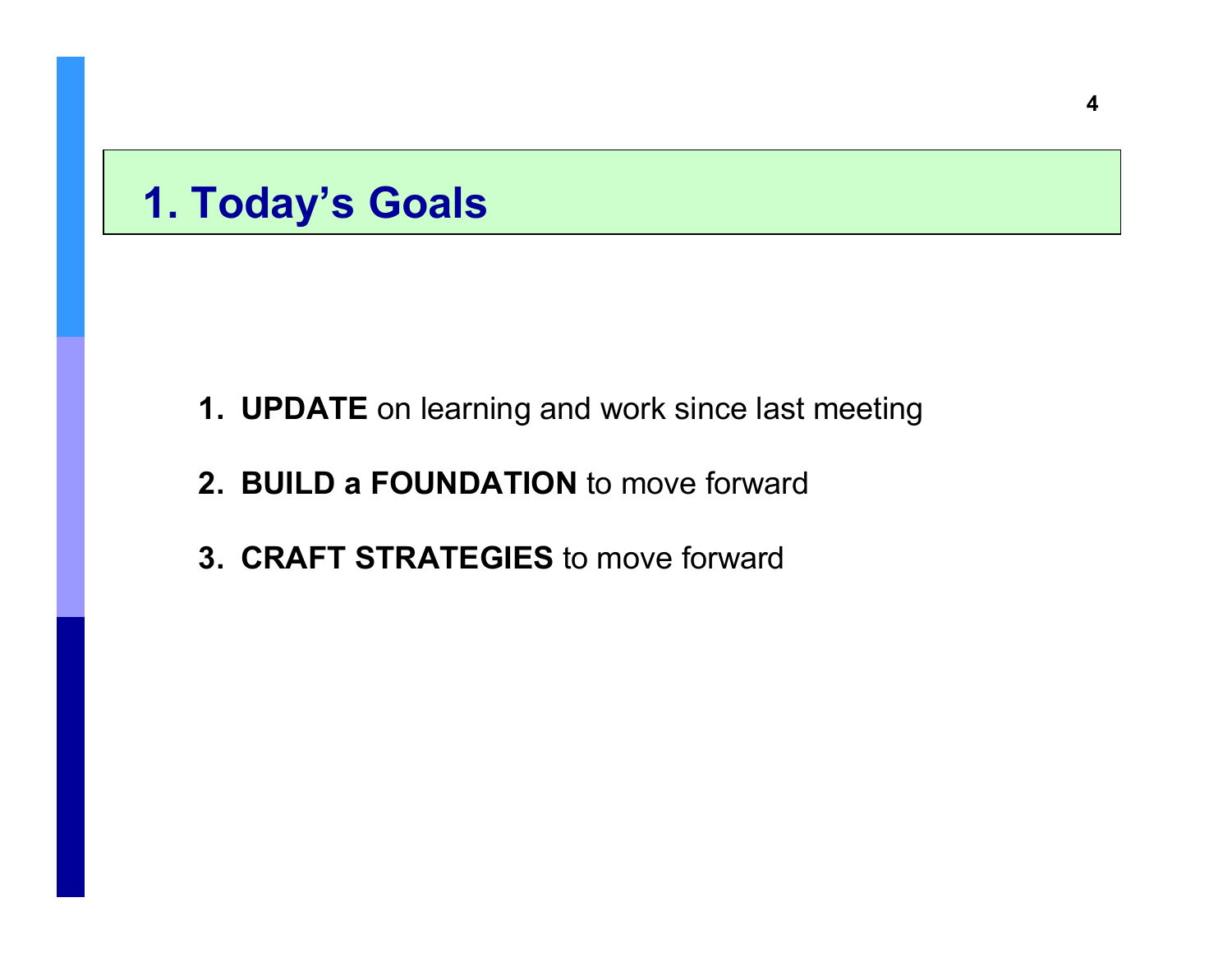## **1. Project Overview**

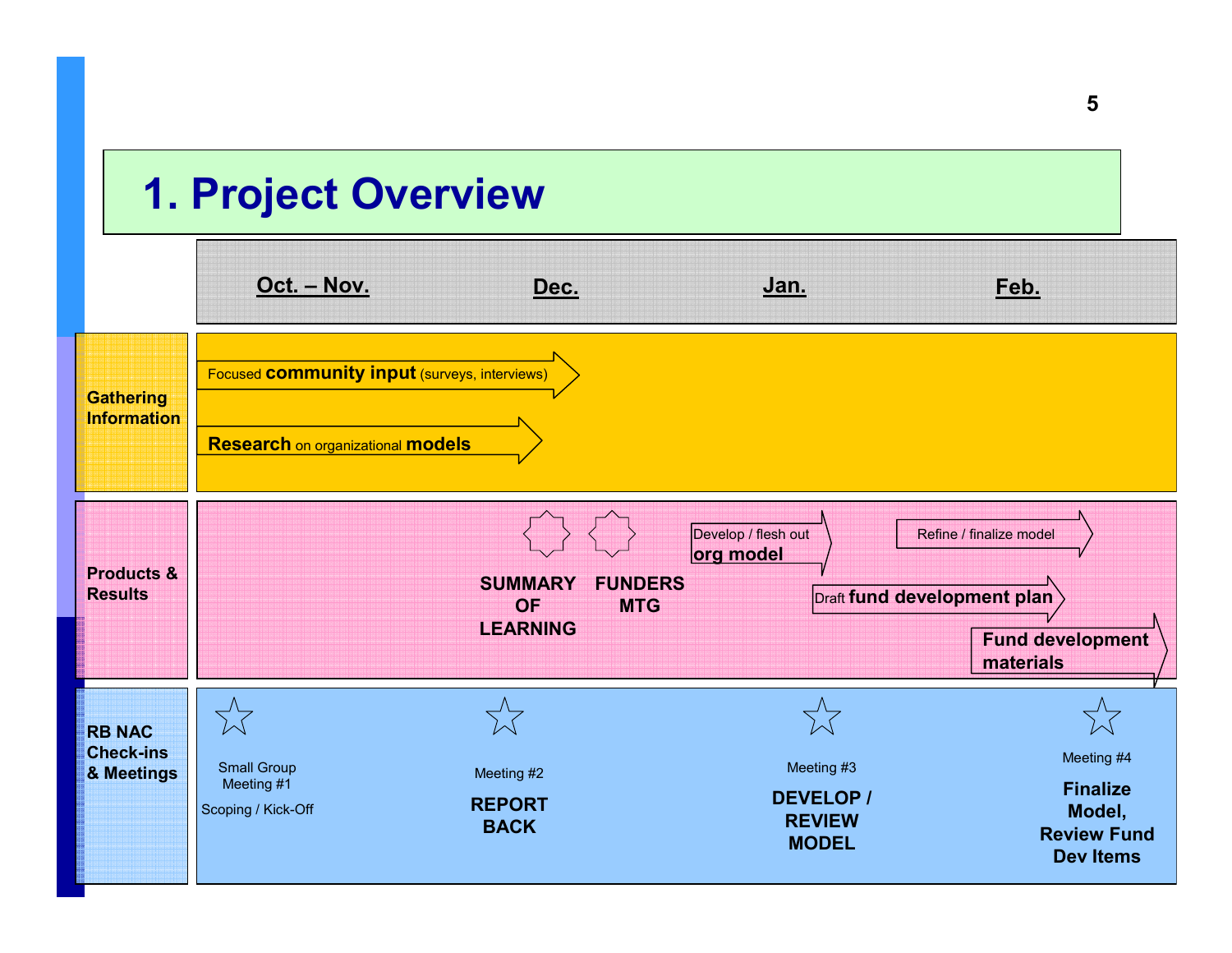## **2. Learning Updates**

#### **Since December meeting...**

 $\checkmark$ Funders Meeting

-White Center Conversation

-Analysis and Model Development: Collaboration Best Practices & Rainier Beach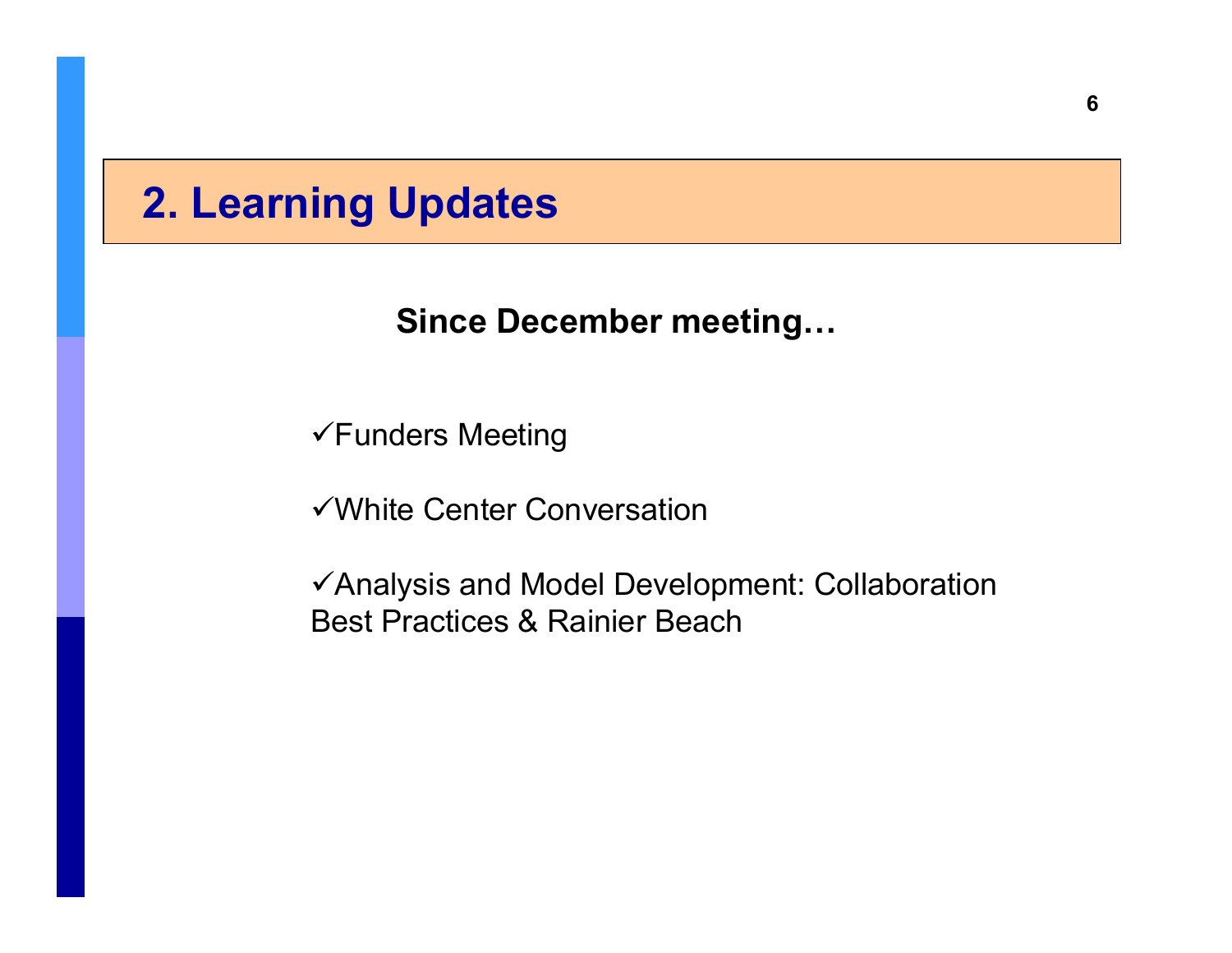# **2. Learning Updates**

#### **Takeaways from Conversation with Funders**

 $\checkmark$ Meaningful <u>community involvement</u> and partnerships matter

✔Get clear on vision, purpose, infrastructure, goals and plan <u>before</u> pursuing funding

 $\checkmark$  Don't be afraid to <u>focus</u> and prioritize

✓ Pay attention to your organizational <u>capacity</u> to do the work – be<br>realistic: identify and lavarage reservesse realistic; identify and leverage resources

 $\checkmark$  Develop clear communications practices, <u>internally</u> (within the community) and <u>externally</u> (with funders and other stakeholders)

 $\checkmark$ Together, these will allow for the most effective, sustained support over the long-term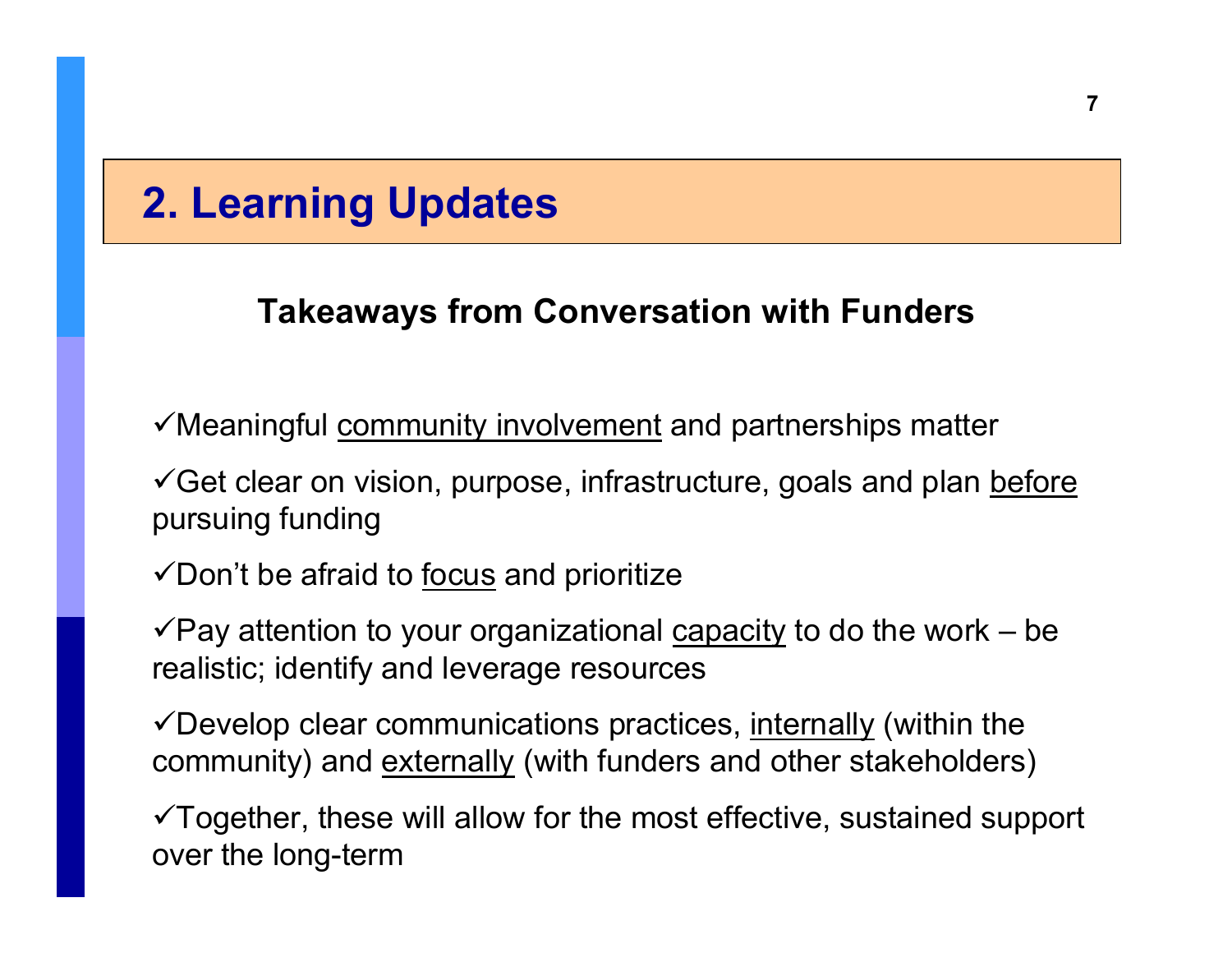



#### **Takeaways from Conversation about White Center**

✓Important to build <u>community leadership,</u> foster engagement and create trust

✓ Meaningful involvement from public leaders and agencies is important; structure dialog to foster mutual respect and equal voices

√Investing in the above (1-2 years in WC)<u>, establishes a strong foundation</u><br>for building the examination, and corruing out the work over the lang term for building the organization, and carrying out the work over the long-term

<del>√ Good timing/luck</del> is also a factor – who is political leadership, what are <br>foundations funding and whore what resources are available, ato foundations funding and where, what resources are available, etc.

*Questions, discussion re: funders meeting or White Center?*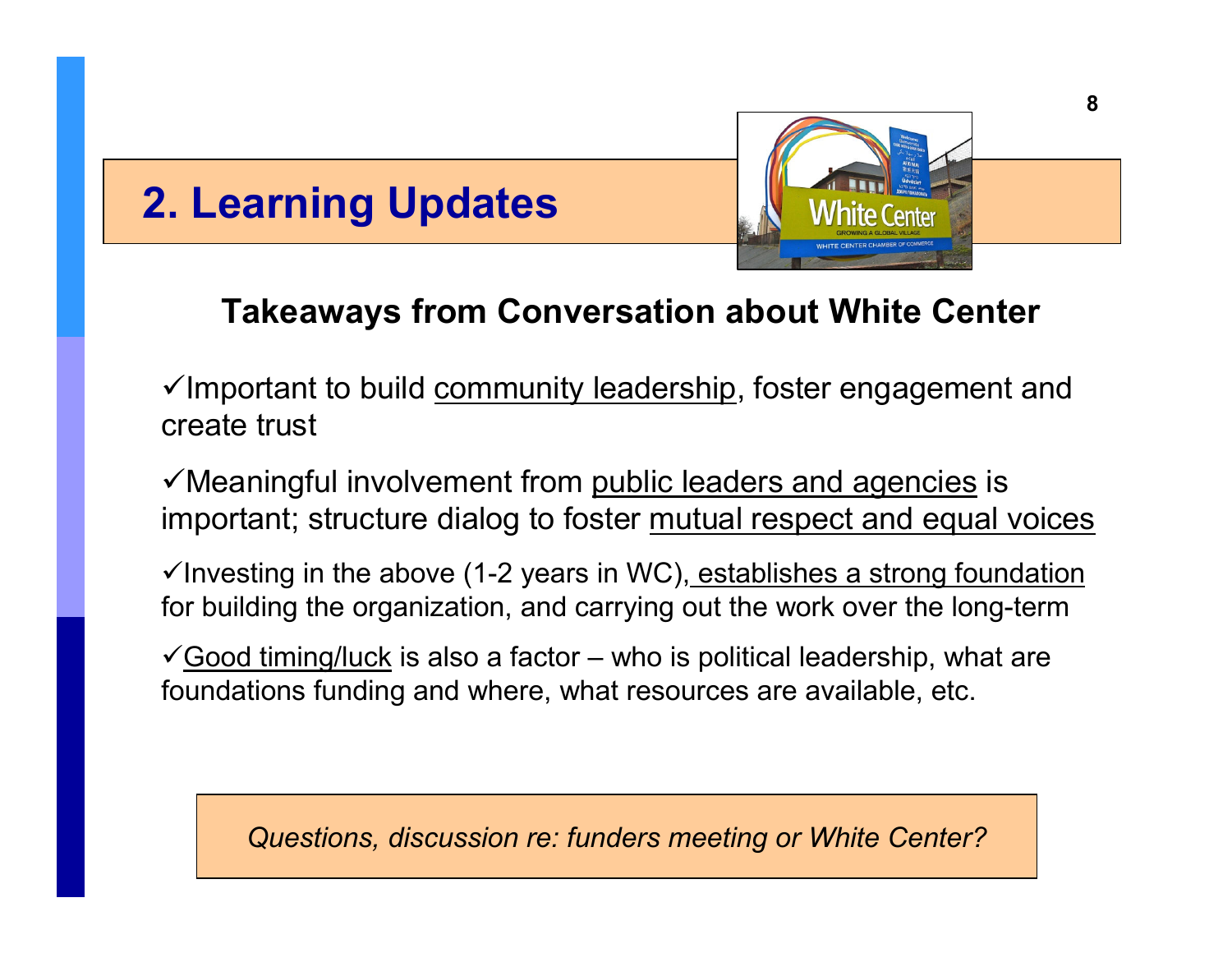# **3. Building a Foundation**

Recap: Outreach Oct-Nov 2011 *(for details see materials from 12/8/11 RBNAC meeting)*

**3 tiers of focused outreach with** community groups that might play a direct role in an organizational structure.

Focused on idea of a coalition, such as existing organization, RBCEC, as a concrete starting point for discussion (though not predetermined), and identifying possible options and alternatives.

| <b>Who</b>                     | 1. RBCEC Board                                                                                                                                                                                                                               | 2. RBCEC Partners                                    | 3. Other CBOs Not RBCEC<br><b>Partners or Historically</b><br><b>Underrepresented</b> |  |
|--------------------------------|----------------------------------------------------------------------------------------------------------------------------------------------------------------------------------------------------------------------------------------------|------------------------------------------------------|---------------------------------------------------------------------------------------|--|
| Purpose &<br><b>Focus</b>      | ❖ Thoughts about neighborhood plan implementation<br>❖ Thoughts about an organizational structure<br>❖ Thoughts about potential role of RBCEC, strengths, additional capacity needed<br>❖ Other ideas for community organizational structure |                                                      |                                                                                       |  |
|                                |                                                                                                                                                                                                                                              | ❖ Experiences as partners                            | ❖ Familiarity with RBCEC &<br>thoughts about potential role                           |  |
| <b>Method</b>                  | Group conversation with<br>consultant                                                                                                                                                                                                        | Online survey sent to all<br>partners by Board chair | 1-on-1 conversation with<br>consultant                                                |  |
| <b>Who</b><br><b>Responded</b> | 4 of 6 Board members                                                                                                                                                                                                                         | 14 partners                                          | 20 individuals from 18<br>organizations                                               |  |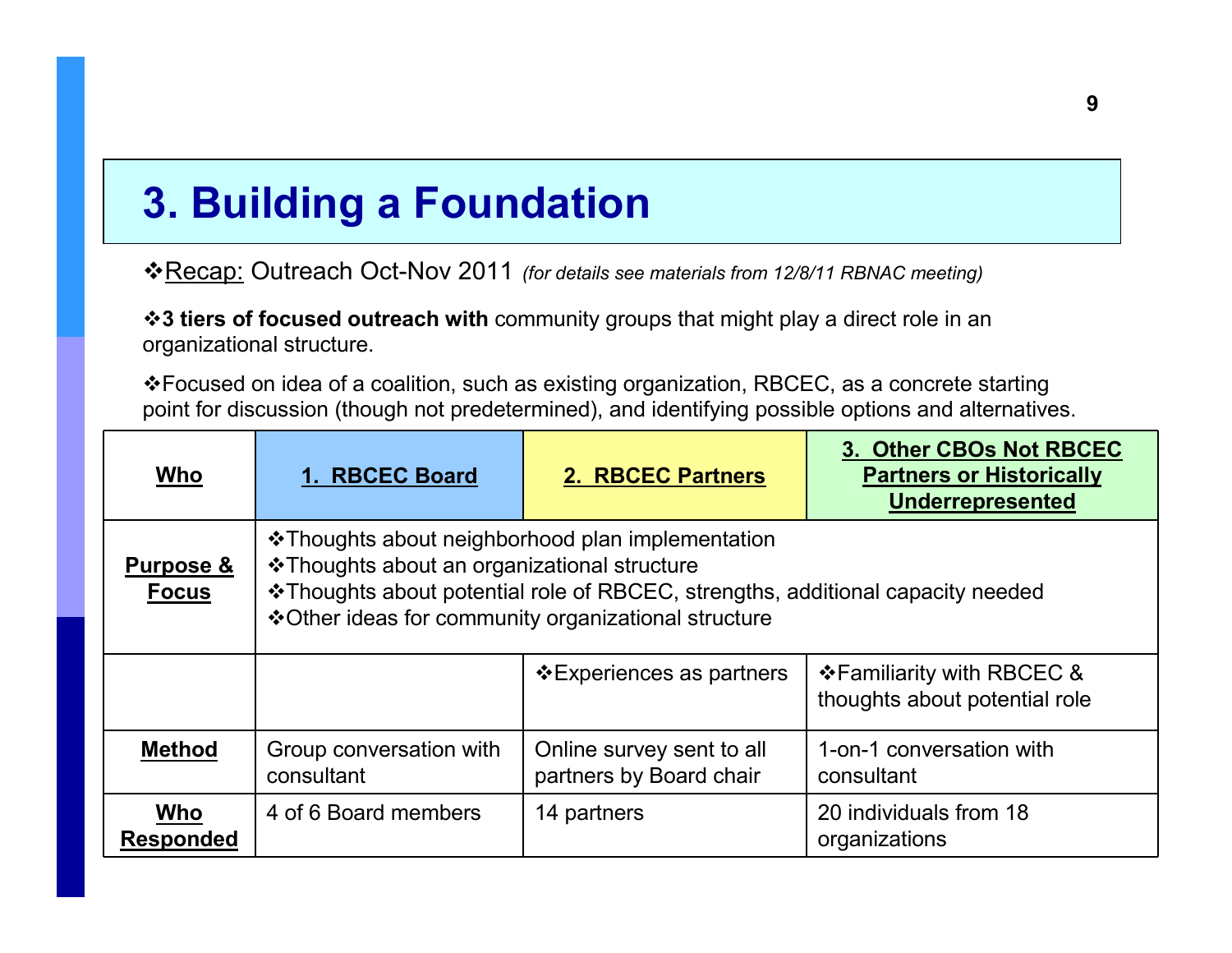| 2. RBCEC Partners                                                                                                                                                                                                                                                                                                      | 3.<br><b>Other Organizations</b><br>(Not RBCEC Partners or Historically<br>Underrepresented)                                                                                                                                                                                                                                                                                                                                                                                                                                                                                                                         |
|------------------------------------------------------------------------------------------------------------------------------------------------------------------------------------------------------------------------------------------------------------------------------------------------------------------------|----------------------------------------------------------------------------------------------------------------------------------------------------------------------------------------------------------------------------------------------------------------------------------------------------------------------------------------------------------------------------------------------------------------------------------------------------------------------------------------------------------------------------------------------------------------------------------------------------------------------|
| 14 partners completed survey<br>❖ Center for Ethical Leadership<br>❖ CHAMPS Resource and Service Center<br>❖ Damascus Baptist Church<br>❖ Friends of Atlantic City Nursery<br>❖ Got Green<br>❖ Parents for Student Success<br>❖ Southeast Seattle Community Youth Orchestra<br>❖7 did not name affiliated organization | 20 individuals from 18 organizations<br>Refugee & Immigrant-serving Organizations<br>❖ African Business Association of Seattle<br>❖ Center for East African Community Services<br>❖ Ethiopian Community Mutual Assn<br>❖ Filipino Community of Seattle<br>❖ Oromo Cultural Center / Oromo Community Organization<br>❖ Medhane Alem Ethiopian Evangelical Church<br>❖ Vietnamese Friendship Association<br><b>Faith-based Organizations</b><br>❖ African American Reach & Teach Health Ministry<br>❖ Buddha Jewel Monastery<br>❖ Medhane Alem Ethiopian Evangelical Church<br>❖ Rainier Beach United Methodist Church |
|                                                                                                                                                                                                                                                                                                                        | <b>Neighborhood Organizations</b><br>❖ Rainier Beach Community Club<br>❖ Rainier Beach Merchants Association<br>❖ Rainier Beach Medical & Dental Clinic<br>❖ Southeast Seattle Senior Fdn / Brighton Apts<br><b>Other Community Organizations</b><br>❖ African American Reach & Teach Health Ministry<br>❖ Mount Baker Housing Association                                                                                                                                                                                                                                                                           |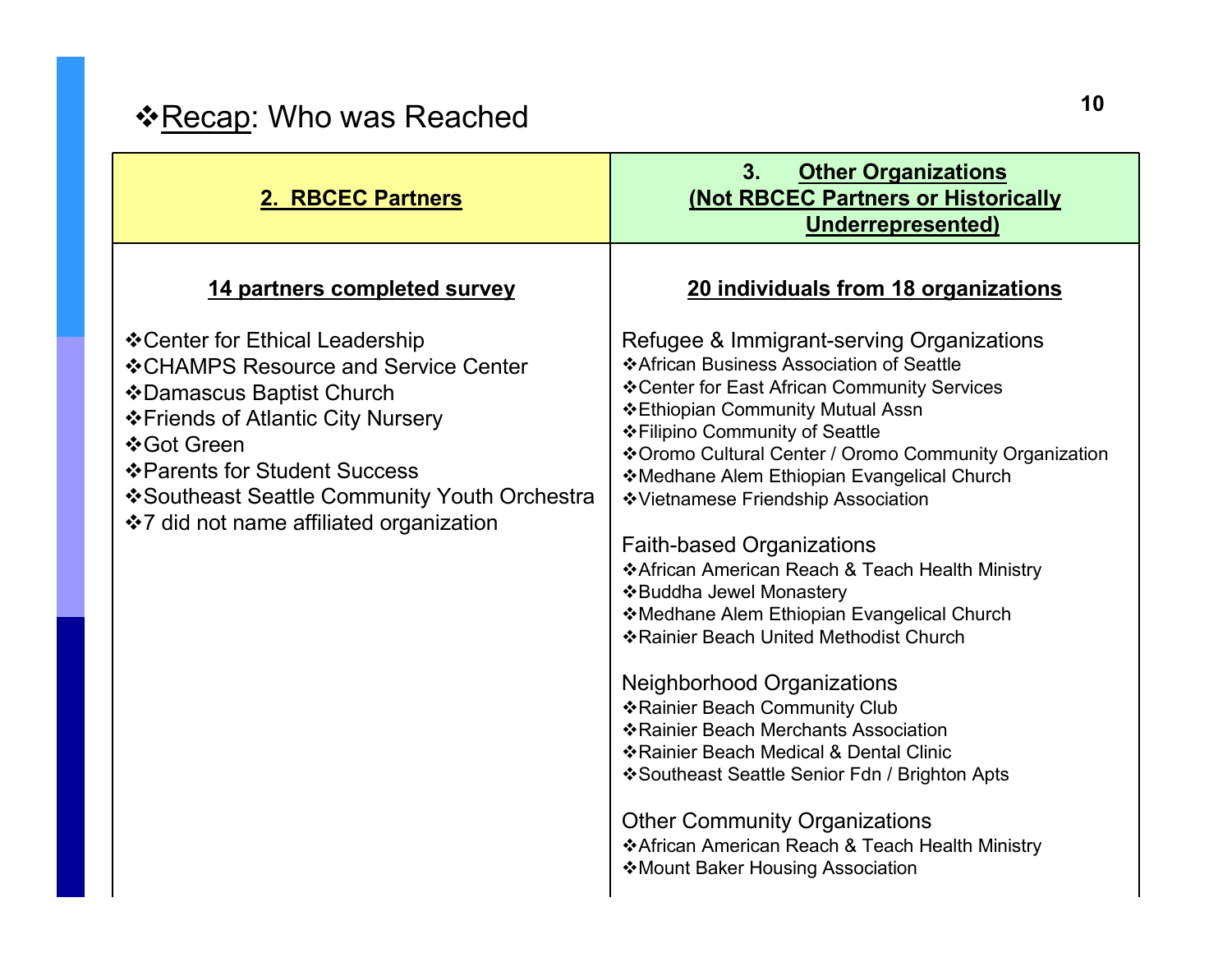## **3. Building a Foundation**

Recap: what we learned *(for details see materials from 12/8/11 RBNAC meeting)*

All share genuine concern for and commitment to Rainier Beach.

 $\cdot$  Involvement and confidence in neighborhood plan process is varied.

Most neighborhood organizations are working in silos and not well-connected to each other. Nearly all reached said they would like better connections.

Most said more neighborhood organizational "infrastructure" is needed to build connection and collaboration.

 $\triangle$ Regarding a potential role for the RBCEC

- ◆ Nearly everyone who is currently a partner who answered the survey had<br>nositive commonts, cited numerous strengths of the Coalition and felt thou positive comments, cited numerous strengths of the Coalition and felt they could play a significant role.
- At the same time, most organizations we spoke with who are not partners of<br>the Coalition and/or represent traditionally underrepresented populations, has the Coalition and/or represent traditionally underrepresented populations, had little to no familiarity with the Coalition.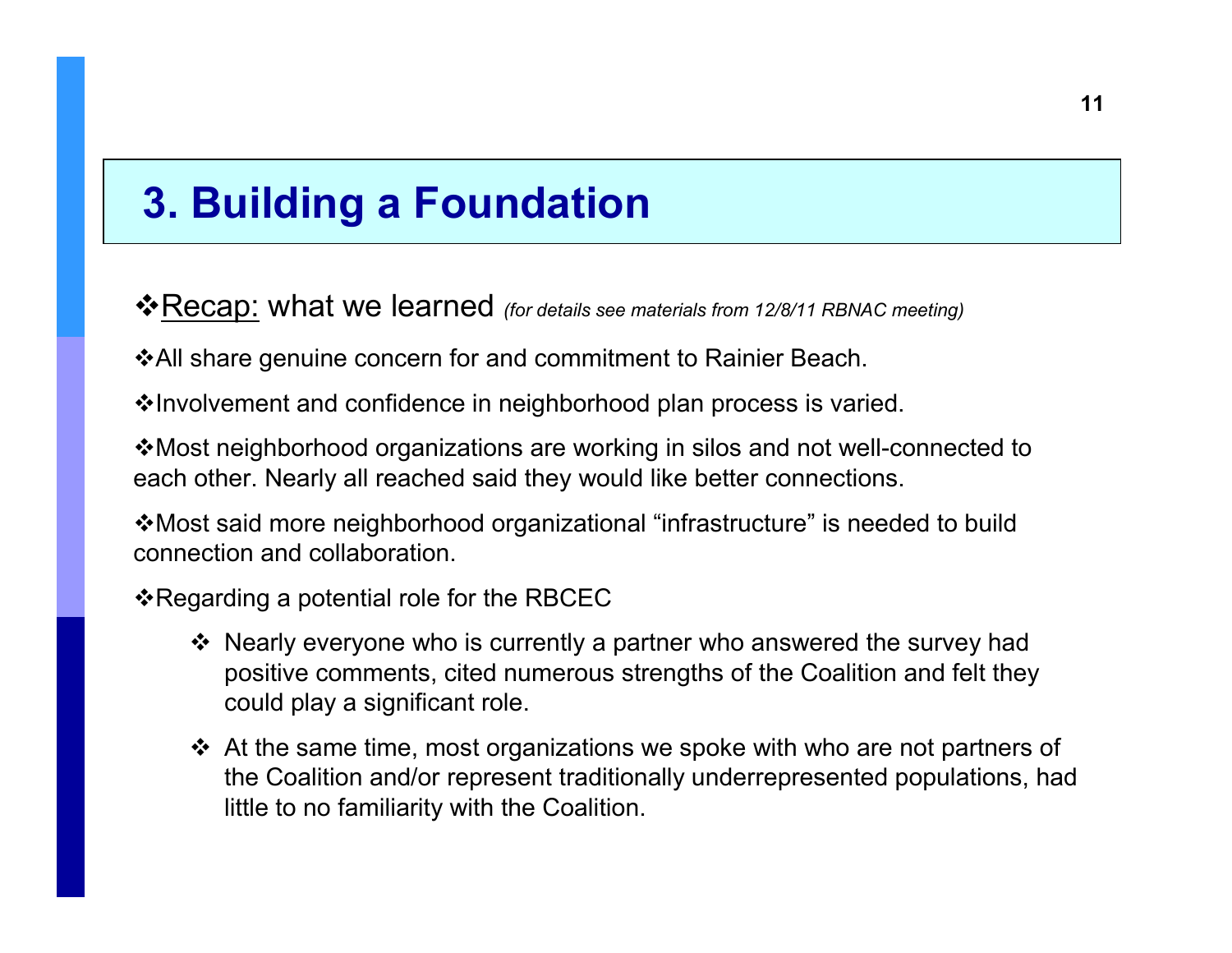# **3. Building a Foundation**

❖ Start with the end in mind: a healthy, inclusive, revitalized neighborhood

 $\triangleleft$  If that's the goal, then it takes more than just organizational structure, or financial resources alone

Matrix of what makes good collaboration – how what has worked elsewhere might apply to Rainier Beach

*Review & discuss matrix handout, page 1*



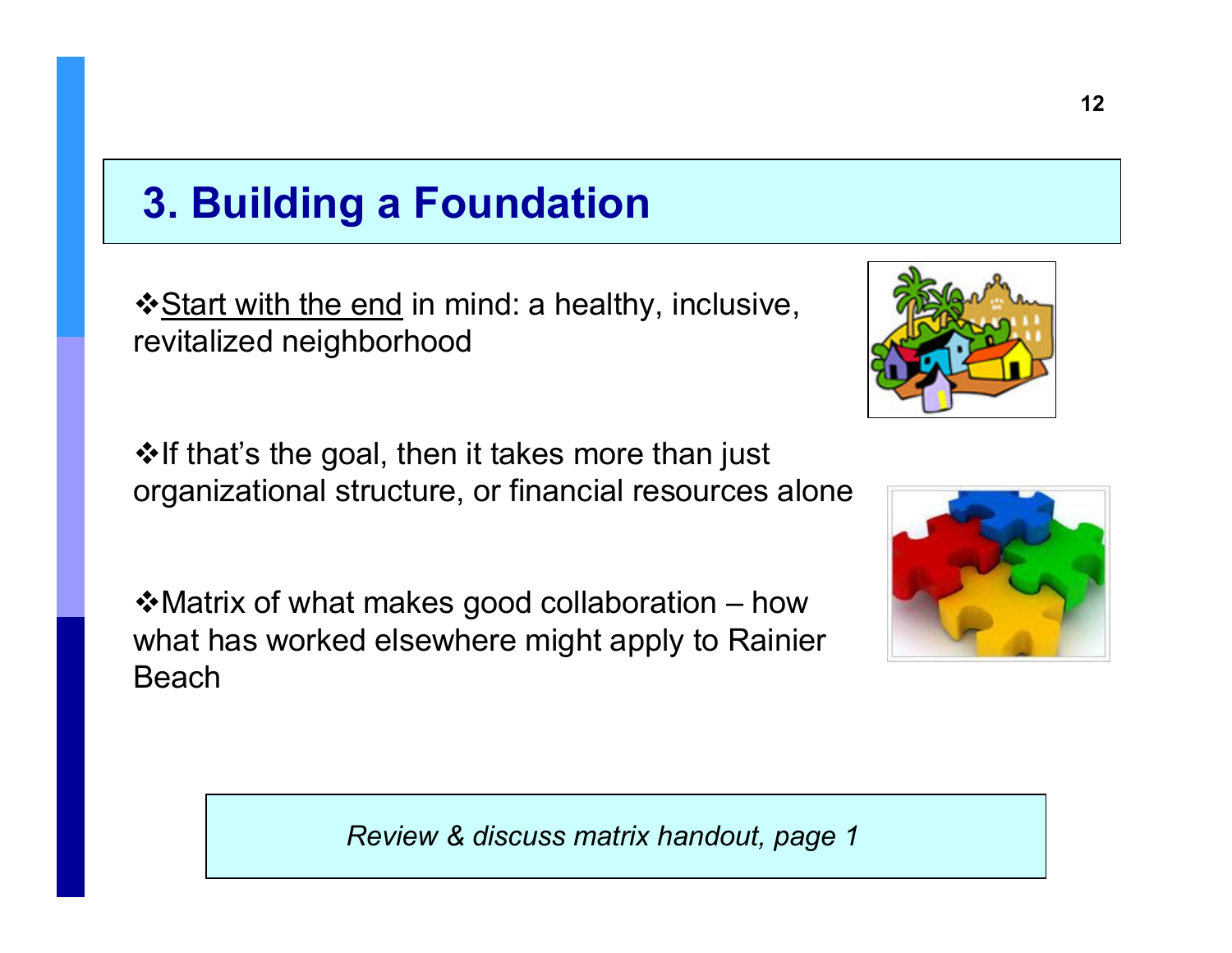#### **General Thoughts**

Rainier Beach has organizational strengths/assets in the existence of numerous diverse groups.

There is a significant need, desire and opportunity to increase connection and coordination among them because:

#### *a stronger, better coordinated, collective community voice = greater power to achieve neighborhood goals.*

How can that be accomplished? *(see next slides)*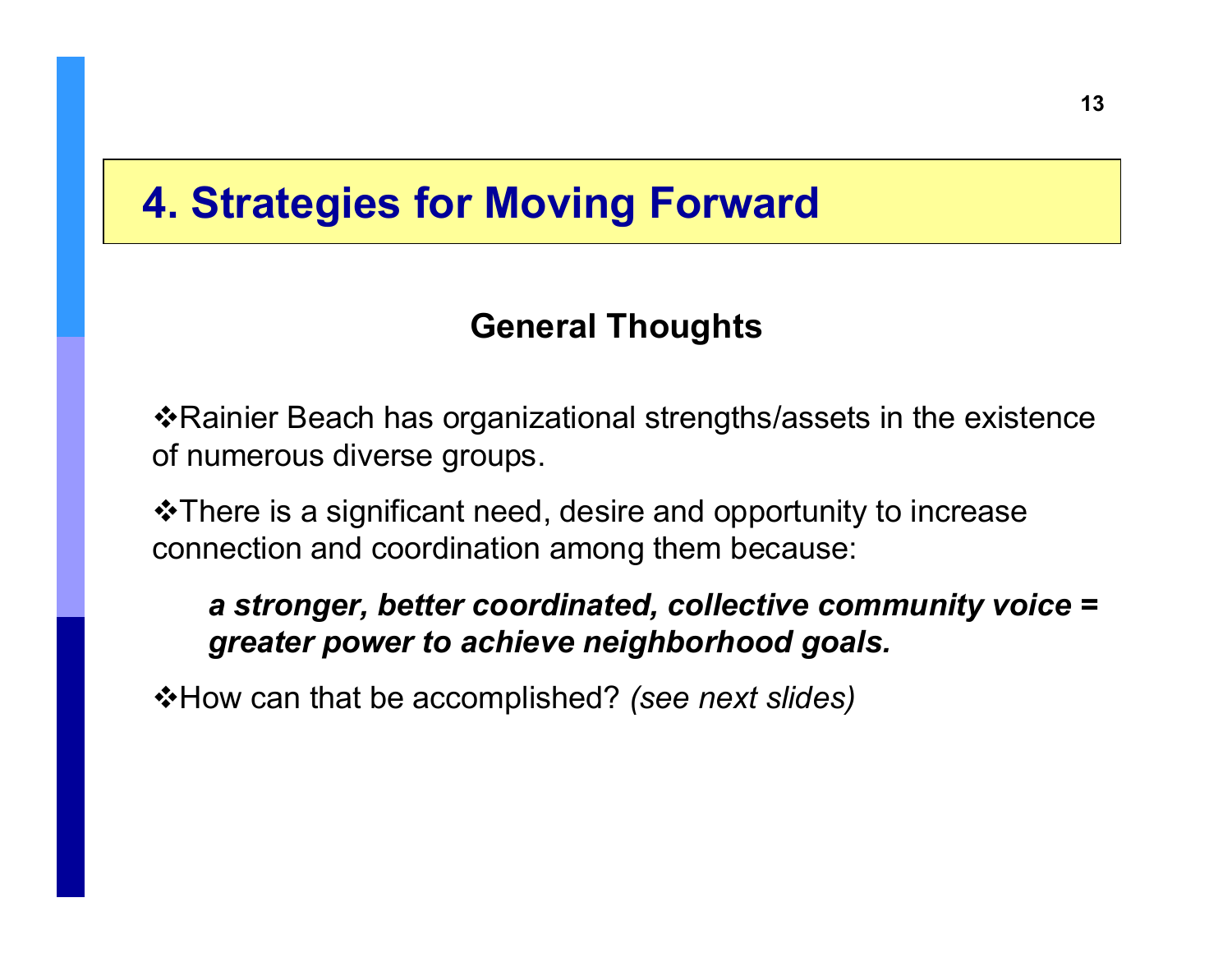### **Phasing**

Crafted "straw dog" strategies for each of the 5 elements of collaboration

Over two roughly-timed periods – $\checkmark$  phase 1 (1 – 2 years)  $\checkmark$  phase 2 (3 – 5 years)

Add dimension of time, because: $\checkmark$ neighborhood is dynamic  $\checkmark$ sustainability is often best built incrementally  $\checkmark$  work will build on previous progress

*Next slides go with pages 2-3 in handout*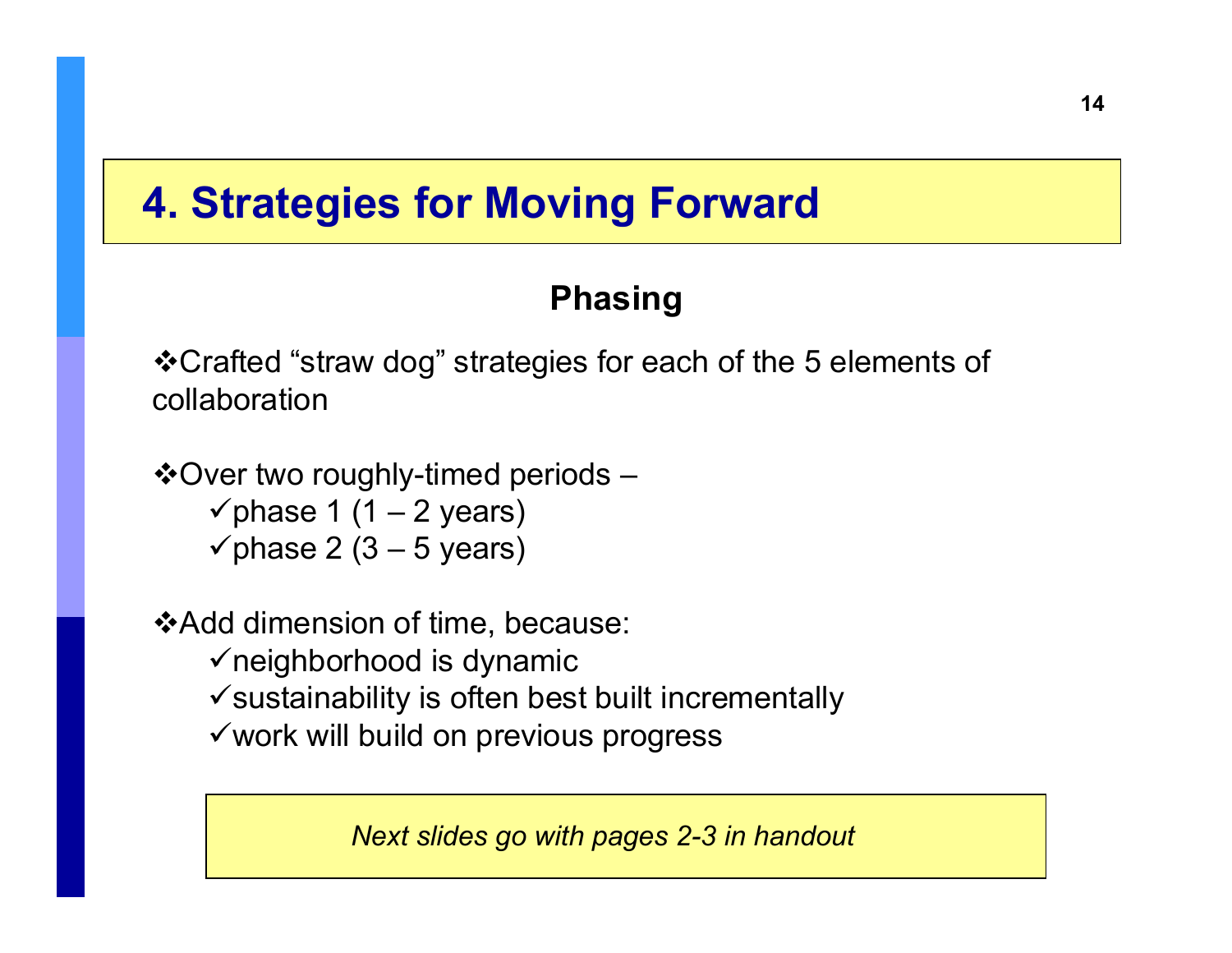#### **Element 1. Governance Structure & Process**

| <b>Phase 1</b>                                                    | <b>Phase 2</b>                                             |
|-------------------------------------------------------------------|------------------------------------------------------------|
| ∻Build a short-term structure.                                    | *Move into a more long-term structure.                     |
| <del></del> <del></del> ∕ Convene culturally-relevant discussions | <del></del> ∕Aim for <b>Collaboration</b> in the continuum |
| √Key task: begin to discuss how to build on                       | <del></del> ∠ Common, new missions and goals               |
| existing organizational assets and add                            | √Authority & control are shared & mutual                   |
| value for those involved and neighborhood                         | √Resources pooled or jointly secured and                   |
| as a whole, roles, leadership, build trust                        | managed by the collaborative structure                     |
| √Aim for <b>Coordination</b>                                      | More is accomplished jointly than could                    |
| √Individual groups take on needed                                 | have been individually                                     |
| roles, but function independently                                 | √Structure: Coalition or                                   |
| √Structure: Affiliation or Network                                | <b>Federation/Association</b>                              |
| <b>Affiliation:</b> A loosely connected                           | Coalition: An organization of diverse                      |
| system of orgs with a similar interest                            | interest groups combine human and                          |
| Vetwork: Loose-knit group resource                                | material resources                                         |
| and information sharing                                           | √Federation/Association: Alliance of                       |
| √Can build on existing organization or                            | organizations established to centralize                    |
| form a new entity                                                 | common functions.                                          |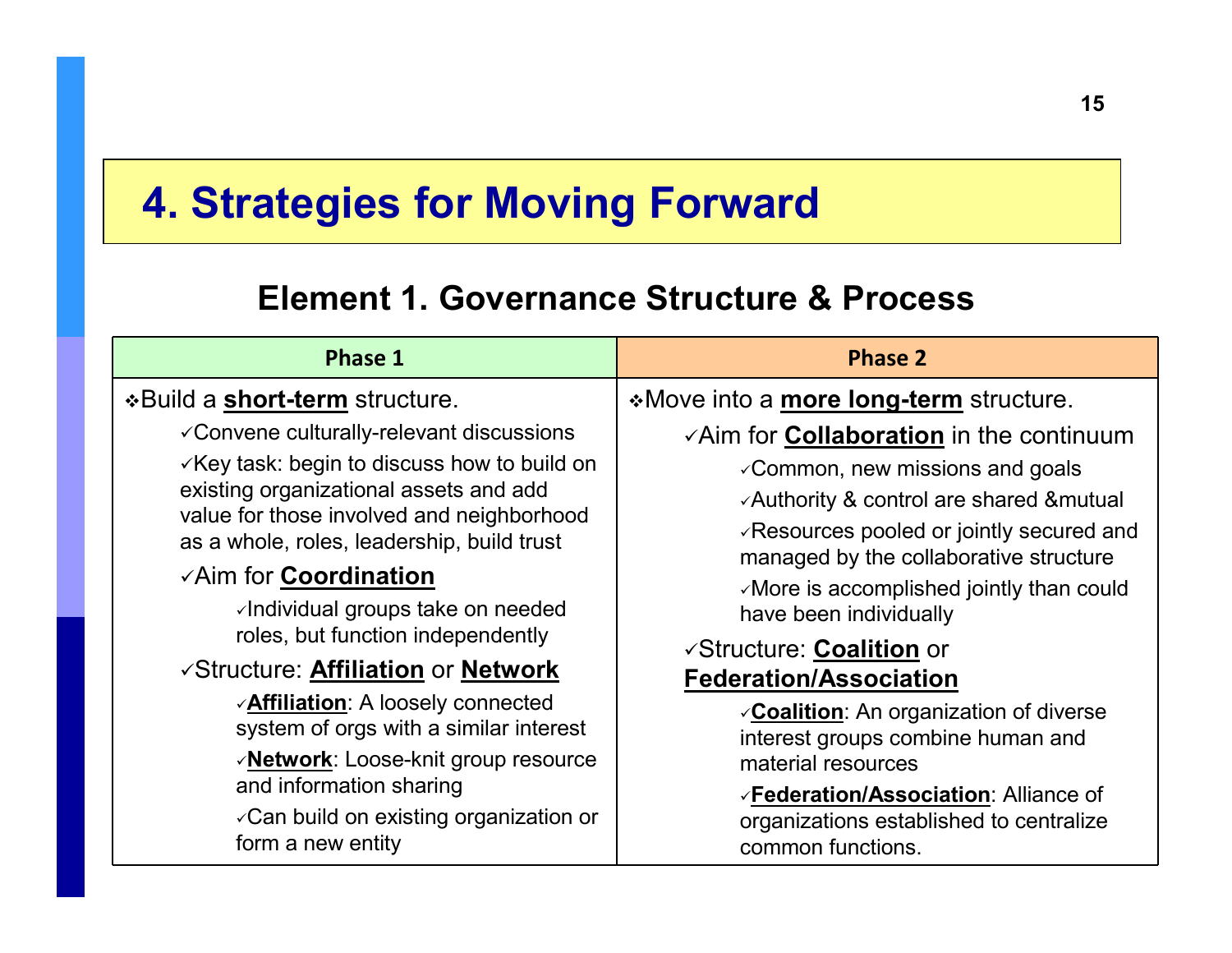#### **Element 2. Membership Characteristics**

| <b>Phase 1</b>                                                                                                                                                   | <b>Phase 2</b>                                                                                                                                            |  |
|------------------------------------------------------------------------------------------------------------------------------------------------------------------|-----------------------------------------------------------------------------------------------------------------------------------------------------------|--|
| *Build a membership that represents and<br>meaningfully engages all constituencies.                                                                              | ∻Deepen and broaden membership base to<br>ensure you engage all constituencies.                                                                           |  |
| $\sqrt{$ Islues & Goals: shared power, shared<br>concern for community, authentic<br>engagement of diverse groups, community<br>empowerment, self-determination. | <b>☆Monitor representation and quality of</b><br>engagement over time; make course<br>adjustments as necessary.<br>❖ Continue skill building as needed as |  |
| $\checkmark$ lnvest in community building – esp<br>communities less engaged to date.                                                                             | organizations and/or leaders leave or join.                                                                                                               |  |
| <del></del> ∕ Structure multiple layers of involvement.                                                                                                          |                                                                                                                                                           |  |
| √Share and organize around mutual<br>interests.                                                                                                                  |                                                                                                                                                           |  |
| √Relevant training and/or skill building.                                                                                                                        |                                                                                                                                                           |  |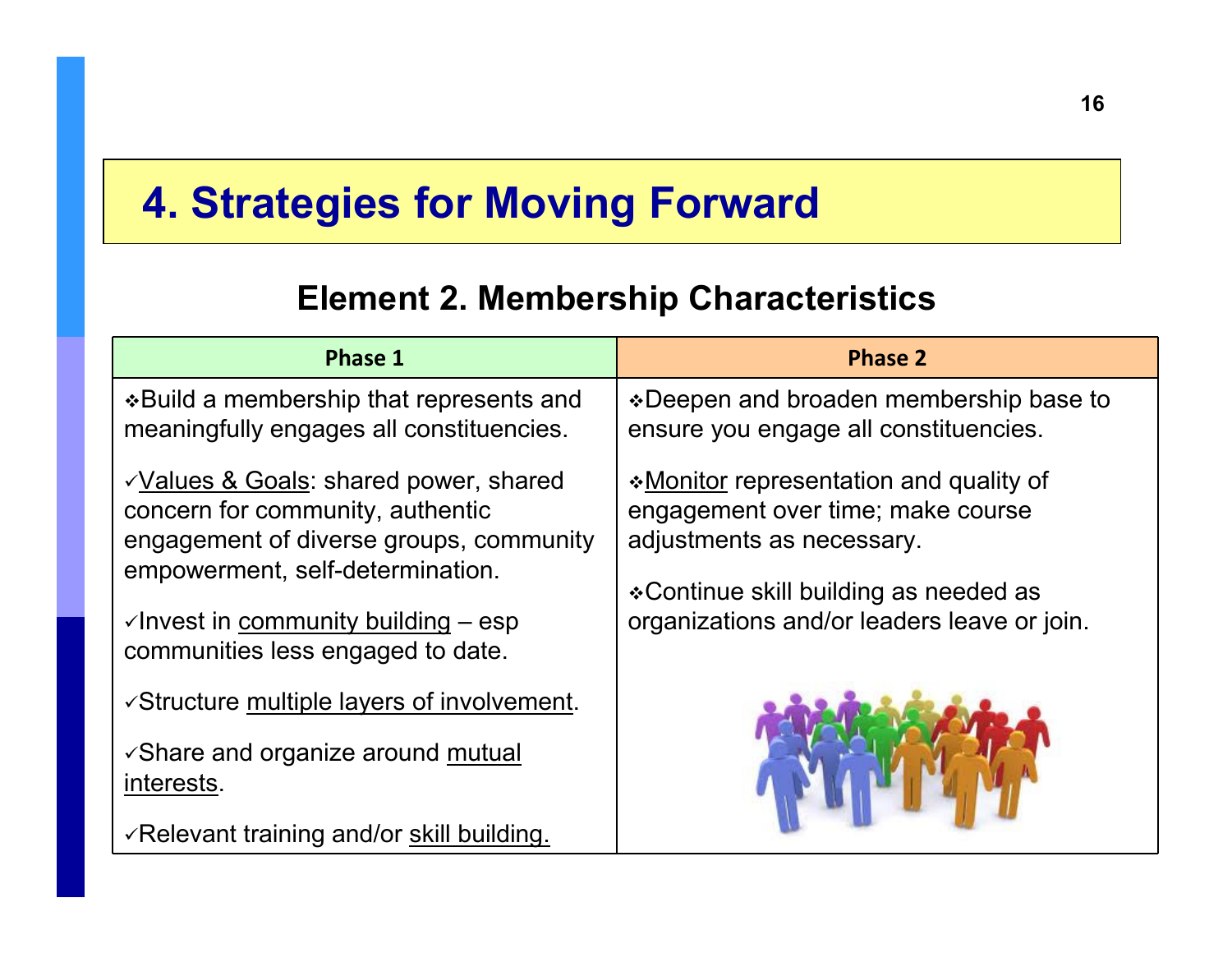#### **Element 3. Communication**

| Phase 1                                                                                                                              | Phase 2                                                                                                                                                            |
|--------------------------------------------------------------------------------------------------------------------------------------|--------------------------------------------------------------------------------------------------------------------------------------------------------------------|
| *Members form culturally-relevant<br>communication channels.<br>*Informal relationships and communication<br>links are strengthened. | ❖ Culturally-appropriate communications<br>become more established and are integrated<br>more deeply over time.<br><b>∻Informal relationships and links across</b> |
|                                                                                                                                      | constituencies expand and strengthen.                                                                                                                              |



Source: http://www.nynj-phtc.org/pccc.cfm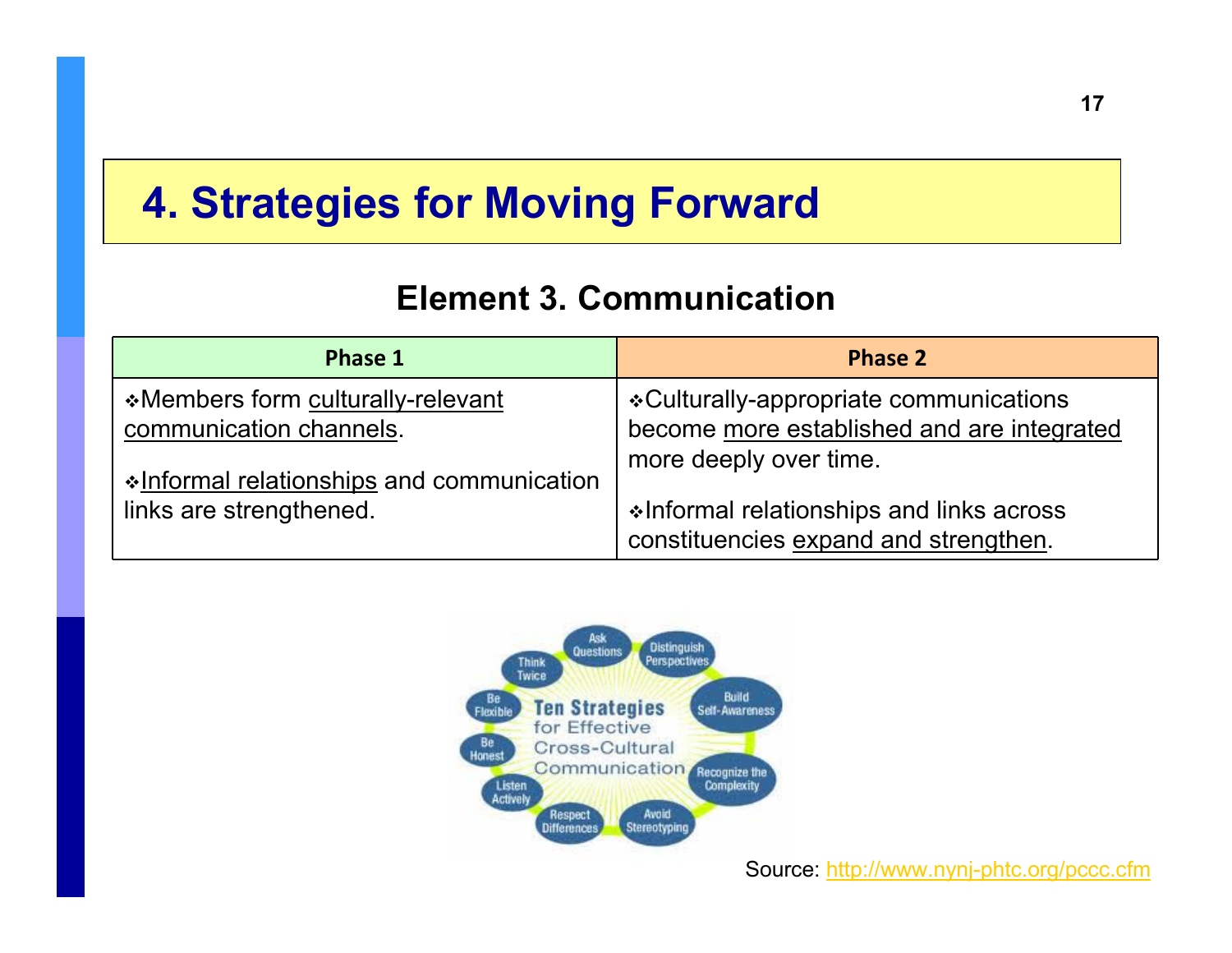#### **Element 4. Purpose**

| <b>Phase 1</b>                                                                                                           | <b>Phase 2</b>                                                                 |
|--------------------------------------------------------------------------------------------------------------------------|--------------------------------------------------------------------------------|
| *Develop criteria to prioritize projects – so<br>can focus time/effort and avoid "missed"<br>opportunities to influence. | *Continue to implement projects phased over<br>time as established in phase 1. |
| <i><b>∻Criteria might include:</b></i>                                                                                   |                                                                                |
| $\checkmark$ Impact/potential community and/or<br>shared benefits of project                                             |                                                                                |
| $\checkmark$ Likely impact of community<br>involvement                                                                   | ' generan                                                                      |
| $\sqrt{\ }$ Timing                                                                                                       |                                                                                |
| $\sqrt{R}$ esources                                                                                                      |                                                                                |
| *Establish consensus on and select priority<br>projects.                                                                 |                                                                                |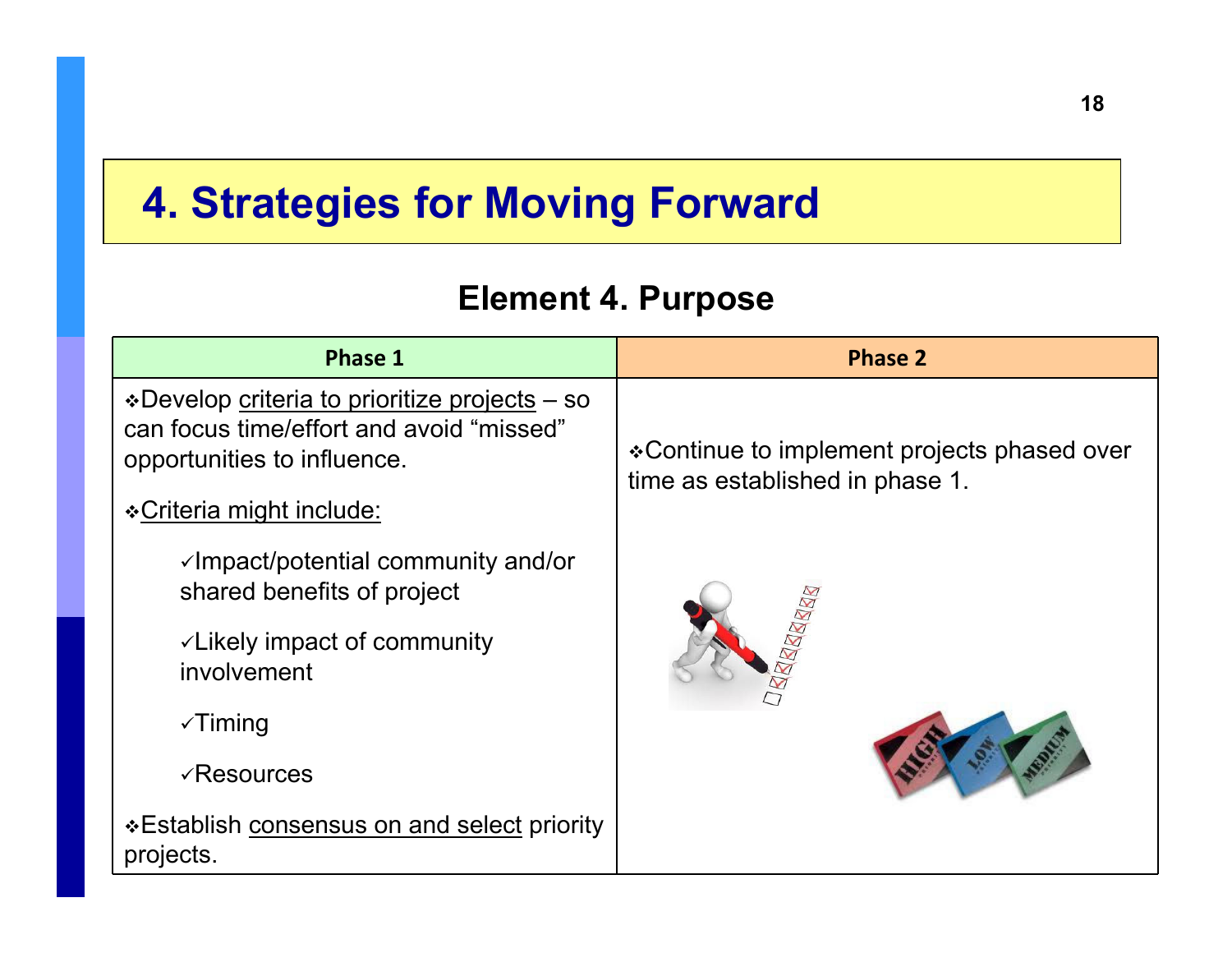#### **Element 5. Resources**

| Phase 1                                                                                                           | <b>Phase 2</b>                                                  |
|-------------------------------------------------------------------------------------------------------------------|-----------------------------------------------------------------|
| ∻Ensure organizational "ducks" are in a<br>row (clear plan, systems infrastructure,<br>community representation). | *Build on progress, increase scale of grants<br>pursued.        |
| *In pursuing initial resources, start small,<br>think incrementally and build over time.                          | ∻Expand and deepen long-term relationships<br>and partnerships. |
| *Build capacity to manage and coordinate<br>implementation, including ability to<br>advocate and influence.       |                                                                 |